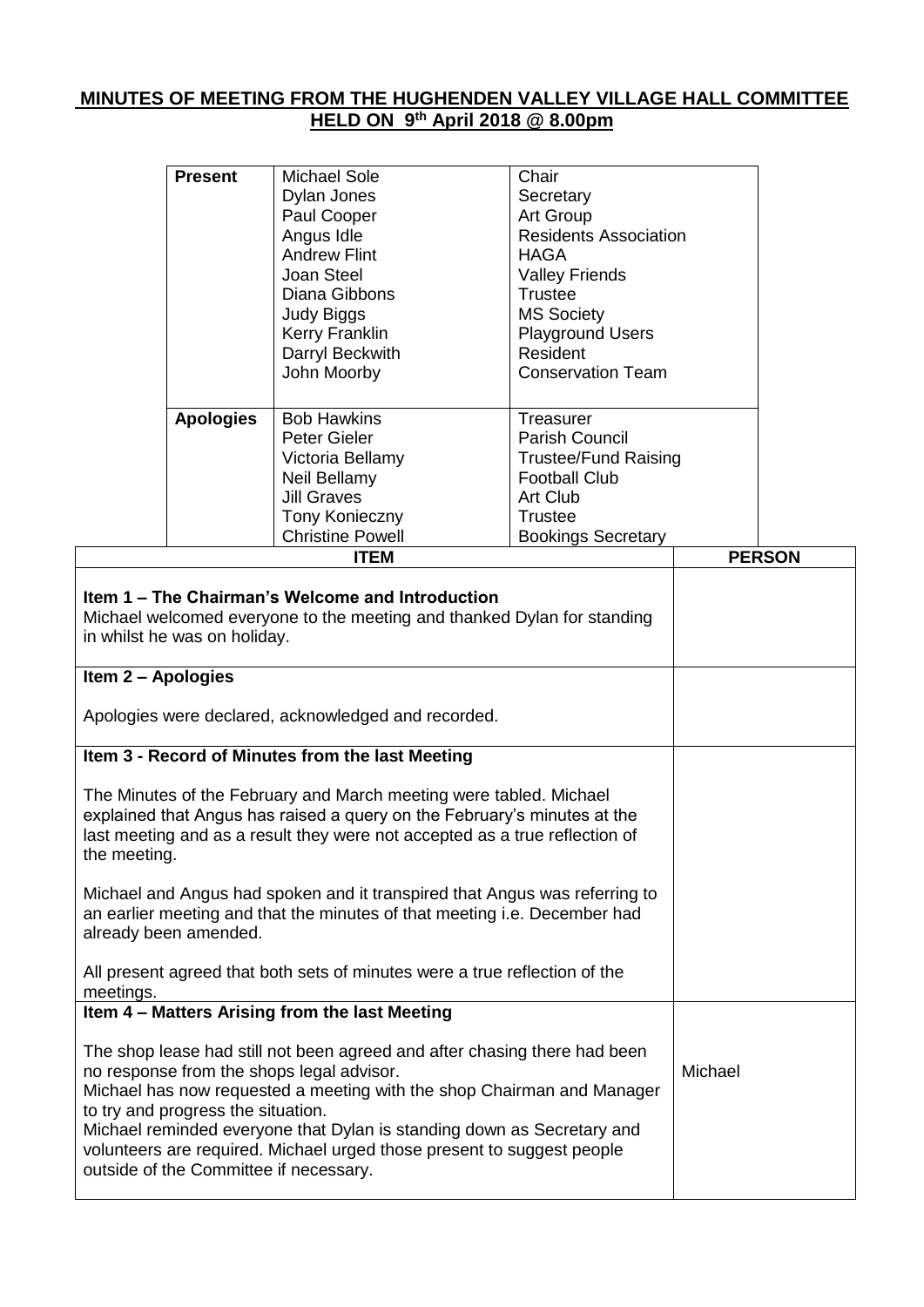| All other outstanding points would be addressed within the relevant parts of<br>the meeting agenda.                                                                                                                                                                                                                                                                                                                                                                                                                                                          |       |
|--------------------------------------------------------------------------------------------------------------------------------------------------------------------------------------------------------------------------------------------------------------------------------------------------------------------------------------------------------------------------------------------------------------------------------------------------------------------------------------------------------------------------------------------------------------|-------|
| Item 5 - Chairman's Report                                                                                                                                                                                                                                                                                                                                                                                                                                                                                                                                   |       |
| Michael advised that Christine was convalescing following a knee<br>replacement. As a result, her neighbour would be undertaking the booking<br>secretary role as she had done on previous occasions.                                                                                                                                                                                                                                                                                                                                                        |       |
| The football club lease was overdue and was now a priority. The new lease<br>will be in line with the proposed agreement with the shop committee so that<br>all tenants had similar arrangements.                                                                                                                                                                                                                                                                                                                                                            |       |
| Michael informed the Committee that the Ubiquitous Theatre evening was a<br>great success, but it was disappointing that the sell out crowd had very few<br>local residents in attendance. The evening was a fund-raising event for the<br>Hall and was expected to have raised in the region of £1000.                                                                                                                                                                                                                                                      |       |
| Michael informed the Committee that the recent Hughenden News article<br>which claimed that the Village Hall Trustees had given their 'blessing' for the<br>proposal was false and misleading.                                                                                                                                                                                                                                                                                                                                                               |       |
| Michael had requested that the Residents Association publish written<br>apology and distribute it throughout the Village so that the anguish and upset<br>caused by the article could be addressed.                                                                                                                                                                                                                                                                                                                                                          |       |
| Michael had been advised that an additional interim magazine will be<br>published shortly with the apology and a clarification of the Trustees position<br>on the proposal.                                                                                                                                                                                                                                                                                                                                                                                  |       |
| Angus requested the minutes of the meeting where the sports committee<br>presented to the Hall Committee the detailed proposal for the All-Weather<br>facility.                                                                                                                                                                                                                                                                                                                                                                                              | Dylan |
| <b>Item 6 - Treasurers Report</b>                                                                                                                                                                                                                                                                                                                                                                                                                                                                                                                            |       |
| In Bobs absence Michael circulated the financial reports. Nothing of note<br>was raised.                                                                                                                                                                                                                                                                                                                                                                                                                                                                     |       |
| Michael informed the Committee that Bob was now focusing on the electricity<br>supplier contract renewal. Bob had reported that initial enquiries had<br>highlighted that the cost would be significantly higher than present.                                                                                                                                                                                                                                                                                                                               |       |
| Item 7 – Secretary's Report                                                                                                                                                                                                                                                                                                                                                                                                                                                                                                                                  |       |
| Dylan informed the Committee that he had met with Angus to understand his<br>queries on the Constitution. These had been discussed and minor<br>amendments made and then circulated to the Committee for comment. To<br>date only Christine had raised a comment on the eligibility of users to join the<br>Committee. Dylan suggested he look at the point raised in more detail and<br>recirculate the Constitution. Committee members were urged to feedback<br>their thoughts soonest. The Constitution will be agreed at the next<br>Committee meeting. | Dylan |
| All trustees were now registered with the Charitable Trust and the financial<br>accounts and now been submitted.                                                                                                                                                                                                                                                                                                                                                                                                                                             |       |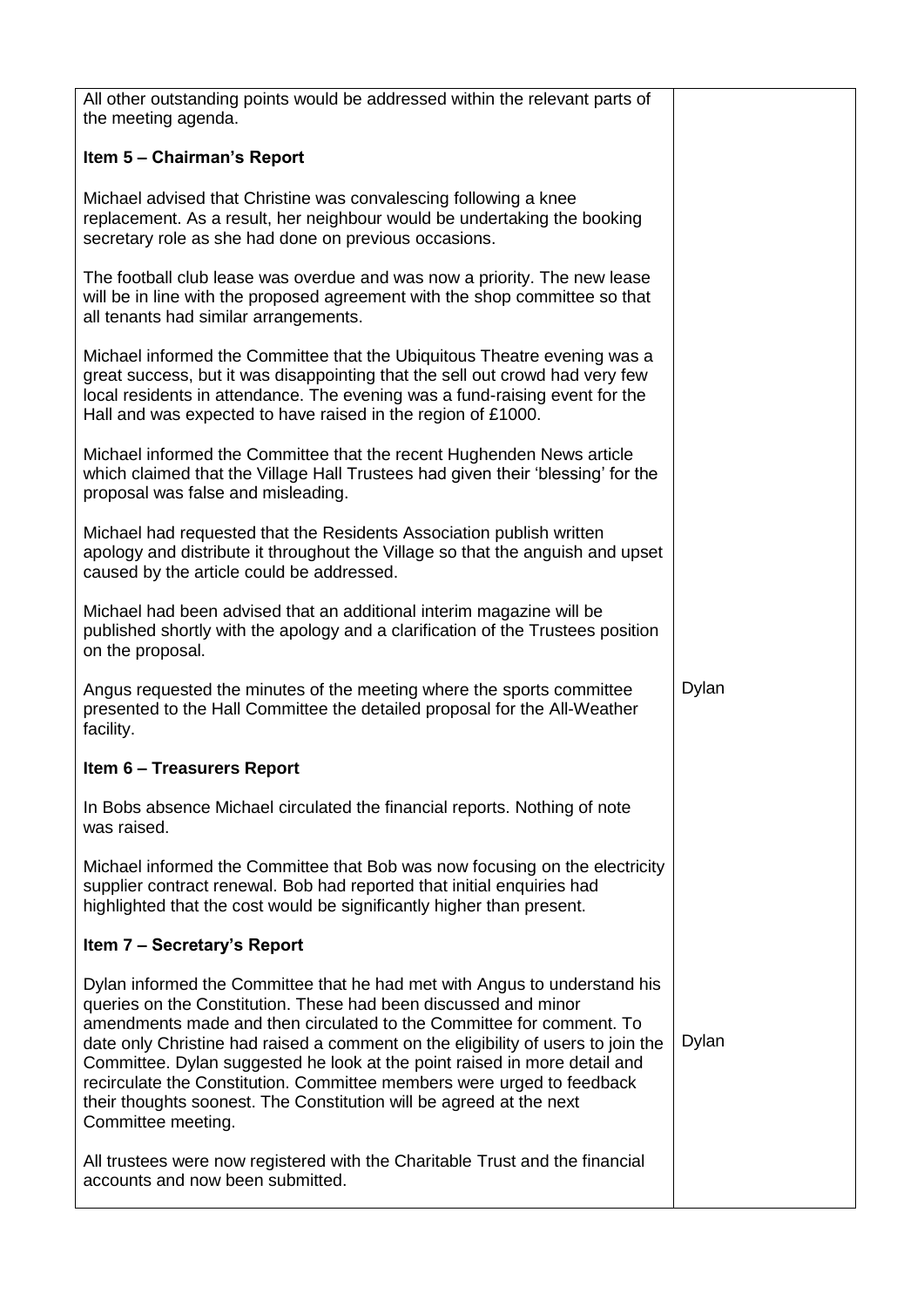| Dylan advised he was now working on a policy for the new General Data<br>Protection Regulations (GDPR) that come into force in May.                                                                                                                                                                                                                                                                                                                                                                             |             |
|-----------------------------------------------------------------------------------------------------------------------------------------------------------------------------------------------------------------------------------------------------------------------------------------------------------------------------------------------------------------------------------------------------------------------------------------------------------------------------------------------------------------|-------------|
| Dylan explained that Darryl had now received all of the Health and Safety<br>documentation after he volunteered to lead the Committee with regards to<br>Health and Safety. Darryl advised he had read the documents but wanted to<br>catch up with Dylan to understand the some of the background.                                                                                                                                                                                                             | Daryl/Dylan |
| Item 8 - Maintenance Report                                                                                                                                                                                                                                                                                                                                                                                                                                                                                     |             |
| Michael reminded the Committee that Bev would be taking an extended<br>holiday during April & May and that cover would be required. Darryl offered<br>his services in an emergency.                                                                                                                                                                                                                                                                                                                             |             |
| Work had commenced on the small kitchen at the front of the Hall. This room<br>is often used as a bar and required a fridge and worksurfaces.                                                                                                                                                                                                                                                                                                                                                                   |             |
| The project to install acoustic panels would take place when Bev returns<br>from holiday.                                                                                                                                                                                                                                                                                                                                                                                                                       |             |
| The toilet seats are on order and the floor sealing of the Halls would take<br>place in the Summer holiday period.                                                                                                                                                                                                                                                                                                                                                                                              |             |
| Quotes were still outstanding for the external doors and the broadband had<br>not been installed during March. Bev was arranging a new date for<br>installation.                                                                                                                                                                                                                                                                                                                                                |             |
| Daryl highlighted a broken vent on the roof which protected the boiler and<br>offered to repair it.                                                                                                                                                                                                                                                                                                                                                                                                             | Daryl       |
| Item 9 - Booking Secretary's Report                                                                                                                                                                                                                                                                                                                                                                                                                                                                             |             |
| Due to Christine's absence there was no update.                                                                                                                                                                                                                                                                                                                                                                                                                                                                 |             |
| Item 10 Playground Sub Committee Update                                                                                                                                                                                                                                                                                                                                                                                                                                                                         |             |
| Kerry presented a proposal for replacing the equipment in the playground<br>that had been removed by the Parish Council. Three quotes had been<br>obtained but only one viable option was available. The proposal was<br>estimated to cost £15000.                                                                                                                                                                                                                                                              |             |
| Kerry discussed different fund-raising initiatives including grant applications<br>that would need to be submitted by the Committee. Kerry requested an<br>indication of a financial commitment from the Village Hall Committee and<br>explained that this would be fundamental to the success of the grant<br>applications. Michael and Dylan agreed to meet with Kerry to discuss this in<br>more detail. Kerry agreed to forward the application forms to Dylan so that<br>he could prepare for the meeting. | Kerry       |
| Michael suggested Kerry speak with Peter Gieler of the Parish Council to<br>discuss available funds.                                                                                                                                                                                                                                                                                                                                                                                                            |             |
| Item 10 Village Shop Update                                                                                                                                                                                                                                                                                                                                                                                                                                                                                     |             |
| As there was no one present rom the Shop Committee there was no update.                                                                                                                                                                                                                                                                                                                                                                                                                                         |             |
| <b>Item 11 Football Club</b>                                                                                                                                                                                                                                                                                                                                                                                                                                                                                    |             |